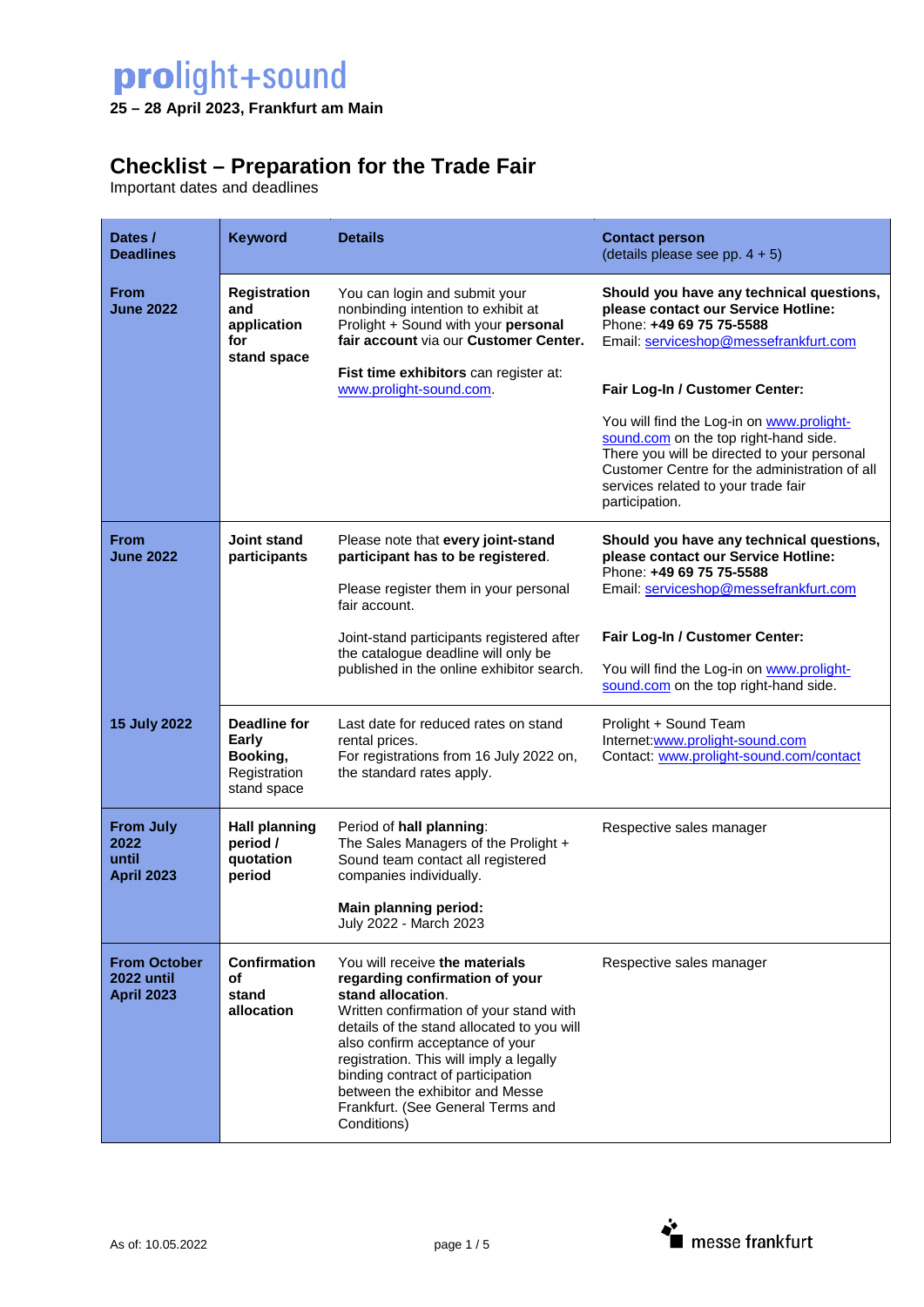### **25 – 28 April 2023, Frankfurt am Main**

| Dates /<br><b>Deadlines</b>            | <b>Keyword</b>                                          | <b>Details</b>                                                                                                                                                                                                                                                                                                                                                                            | <b>Contact person</b><br>(details please see pp. $4 + 5$ )                                                                                                                                                                                                                                                                          |
|----------------------------------------|---------------------------------------------------------|-------------------------------------------------------------------------------------------------------------------------------------------------------------------------------------------------------------------------------------------------------------------------------------------------------------------------------------------------------------------------------------------|-------------------------------------------------------------------------------------------------------------------------------------------------------------------------------------------------------------------------------------------------------------------------------------------------------------------------------------|
| <b>From</b><br><b>November</b><br>2022 | <b>Invoice for</b><br>stand rental                      | You will receive the invoice for the<br>cost of stand rental.                                                                                                                                                                                                                                                                                                                             | Prolight + Sound - Team<br>Internet: www.prolight-sound.com<br>Contact: www.prolight-sound.com/contact                                                                                                                                                                                                                              |
| From<br><b>November</b><br>2022        | <b>Services</b><br>provided                             | Online-ordering of services using<br>the Shop for Exhibitor Services (e.g.:<br>electricity, water, catering, early stand<br>construction, logistics, stand<br>construction, parking permits, stand<br>equipment, stand-services, marketing<br>and press services etc.).<br>Please observe the various ordering<br>periods and deadlines depending on<br>the individual service concerned. | Internet:<br>www.serviceshop.messefrankfurt.com<br>You can find the appropriate contact person<br>in each case by clicking on the individual<br>service in the Shop Portal.<br>Should you have any technical questions,<br>please contact our Service Hotline:<br>Phone: +49 69 7575-29 99<br>Email: serviceshop@messefrankfurt.com |
| <b>From</b><br><b>November</b><br>2022 | <b>Stand</b><br>dividing walls                          | If desired, please order the stand-<br>dividing walls (stand partition) via the<br>Shop for Exhibitor Services (free of<br>charge).<br>Deadline: End of March 2023                                                                                                                                                                                                                        | Internet:<br>www.serviceshop.messefrankfurt.com<br>Should you have any technical questions,<br>please contact our Service Hotline:<br>Phone: +49 69 7575-29 99<br>Email: serviceshop@messefrankfurt.com                                                                                                                             |
| <b>From</b><br><b>November</b><br>2022 | <b>Stand</b><br>construction<br>plans;<br>authorisation | Submission of stand designs for<br>authorisation (mandatory). Please<br>observe the technical guidelines (4.2).<br>Deadline: Middle of March 2023<br>prolight-sound.com/technical-info                                                                                                                                                                                                    | Messe Frankfurt Venue GmbH<br><b>Technical Event Management, Fairs</b><br>Phone: +49 69 7575-59 04<br>Email: standapproval@messefrankfurt.com                                                                                                                                                                                       |
| <b>From</b><br><b>November</b><br>2022 | Authorisation<br>laser, flamer,<br>fog                  | The use of Laser equipment has to be<br>announced to Messe Frankfurt.<br>Deadline: March 2023                                                                                                                                                                                                                                                                                             | Messe Frankfurt Venue GmbH<br><b>Technical Event Management, Fairs</b><br>Phone: +49 69 7575-59 04<br>Email: standapproval@messefrankfurt.com                                                                                                                                                                                       |
| <b>From</b><br><b>November</b><br>2022 | <b>Promotion-</b><br>Package                            | You can order free promotion material<br>online to advertise your presentation at<br>the fair (e.g. E-Cards, Online Banner<br>oder E-Mail Signatures):<br><b>Promotion material</b><br>(messefrankfurt.com)                                                                                                                                                                               | Messe Frankfurt Exhibition GmbH<br>Email:<br>isabelle.haberscheidt@messefrankfurt.com                                                                                                                                                                                                                                               |

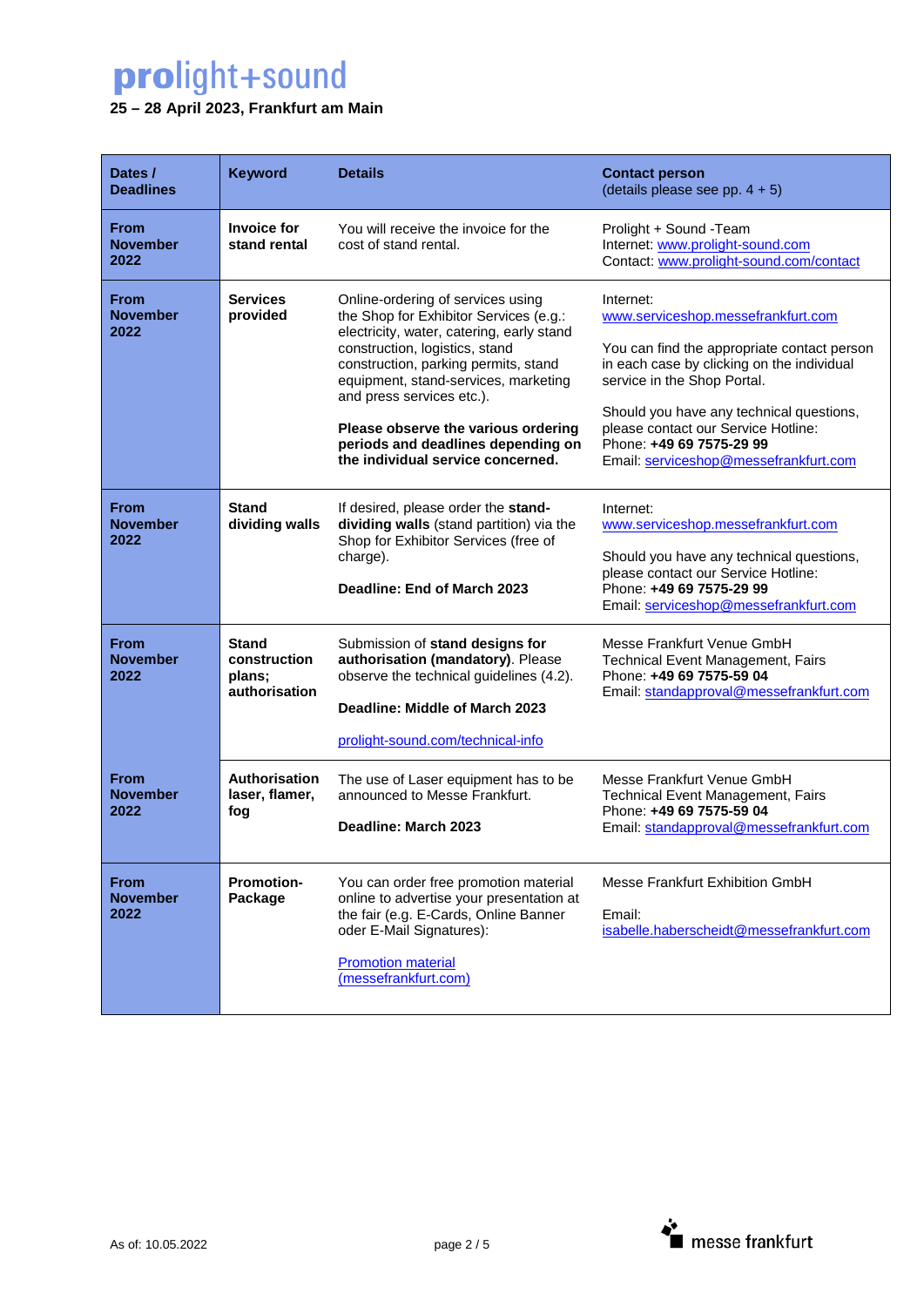### **25 – 28 April 2023, Frankfurt am Main**

| Dates /<br><b>Deadlines</b>                                                                           | <b>Keyword</b>                                                                                                                          | <b>Details</b>                                                                                                                                                                                                                                                                                           | <b>Contact person</b><br>(details please see pp. $4 + 5$ )                                                                                                                                                                                                                                                      |
|-------------------------------------------------------------------------------------------------------|-----------------------------------------------------------------------------------------------------------------------------------------|----------------------------------------------------------------------------------------------------------------------------------------------------------------------------------------------------------------------------------------------------------------------------------------------------------|-----------------------------------------------------------------------------------------------------------------------------------------------------------------------------------------------------------------------------------------------------------------------------------------------------------------|
| <b>From January</b><br>2023                                                                           | <b>Exhibitor</b><br>passes<br><b>Visitor</b><br>admission-<br>ticket<br>vouchers<br><b>Construction</b><br>and<br>dismantling<br>passes | All passes and tickets can be generated<br>and managed online via the Online-<br><b>Portal Ticket Services for Exhibitors.</b><br>Visitor admission-ticket vouchers are<br>day tickets without charge.                                                                                                   | You can reach the Ticket Services for<br>Exhibitors portal via the Shop for Exhibitor<br>Services or directly at<br>www.exhibitortickets.messefrankfurt.com<br>Should you have any technical questions,<br>please contact the Ticket Hotline:<br>Phone: +49 69 75 75-5151<br>Email: etickets@messefrankfurt.com |
| <b>From</b><br>February 2022                                                                          | <b>Press</b><br>services                                                                                                                | You will receive the forms for you<br>to order press services.                                                                                                                                                                                                                                           | Email: press.prolight-<br>sound@messefrankfurt.com                                                                                                                                                                                                                                                              |
| 3 March 2023                                                                                          | <b>Catalogue</b><br>entry                                                                                                               | Closing date for submitting your<br>catalogue entry (main catalogue).                                                                                                                                                                                                                                    | Messe Frankfurt Medien und Service<br>GmbH<br>Phone: +49 69 75 75-51 31<br>Email: mediapackage.prolight-<br>sound@messefrankfurt.com                                                                                                                                                                            |
| 31 March 2023                                                                                         | <b>Deadline</b><br>application<br>for free<br>advanced set-<br>up                                                                       | Applications until 31 March for<br>advanced set-up (18 and 19 April 2023)<br>are free of charge.<br>Costs for applications from 01 April<br>2023 on: € 300,00 per booth and per<br>day.<br>Please apply via the Shop for Exhibitor<br>Services.                                                          | Internet:<br>www.serviceshop.messefrankfurt.com<br>Should you have any technical questions,<br>please contact our Service Hotline:<br>Phone: +49 69 7575-29 99<br>Email: serviceshop@messefrankfurt.com                                                                                                         |
| 03 April 2023                                                                                         | <b>Deadline</b><br><b>Express</b><br><b>Surcharge</b>                                                                                   | An express surcharge of 25% will be<br>charged for certain services ordered<br>after 03 April 2023.<br>Therefore, please place your order in<br>time by 03 April 2023.                                                                                                                                   | Internet:<br>www.serviceshop.messefrankfurt.com<br>Should you have any technical questions,<br>please contact our Service Hotline:<br>Phone: +49 69 7575-29 99<br>Email: serviceshop@messefrankfurt.com                                                                                                         |
| 20 to 24 April<br>2023<br>24 hours a day                                                              | Regular<br>setting up                                                                                                                   | All vehicles must be registered online<br>via the check-in system.<br>Set up ends 24 April by 12 p.m. Please<br>note that the aisles must be clear from<br>3 p.m. on 24 April. After that set-up is<br>only possible within the stands.                                                                  | Internet:<br>www.einfahrt.messefrankfurt.com<br>Should you have any questions regarding<br>traffic regulations, please contact the Traffic<br>Team:<br>Phone: +49 69 7575-6600                                                                                                                                  |
| 28 April 2023<br>4 p.m. - 7 p.m.<br>28 April 2023<br>after 7 p.m.<br>29 to 30 April<br>24 hours a day | Regular<br>dismantling                                                                                                                  | Please note: At 28. April from $4 p.m - 7$<br>p.m. dismantling is only inside the<br>stands possible, due to carpet removal<br>in the aisles and delivery of empties by<br>the freight forwarders. Entry from the<br>dismantling assembly point at the<br>Rebstock car park after 7 p.m. on 28<br>April. | Email: traffic@messefrankfurt.com                                                                                                                                                                                                                                                                               |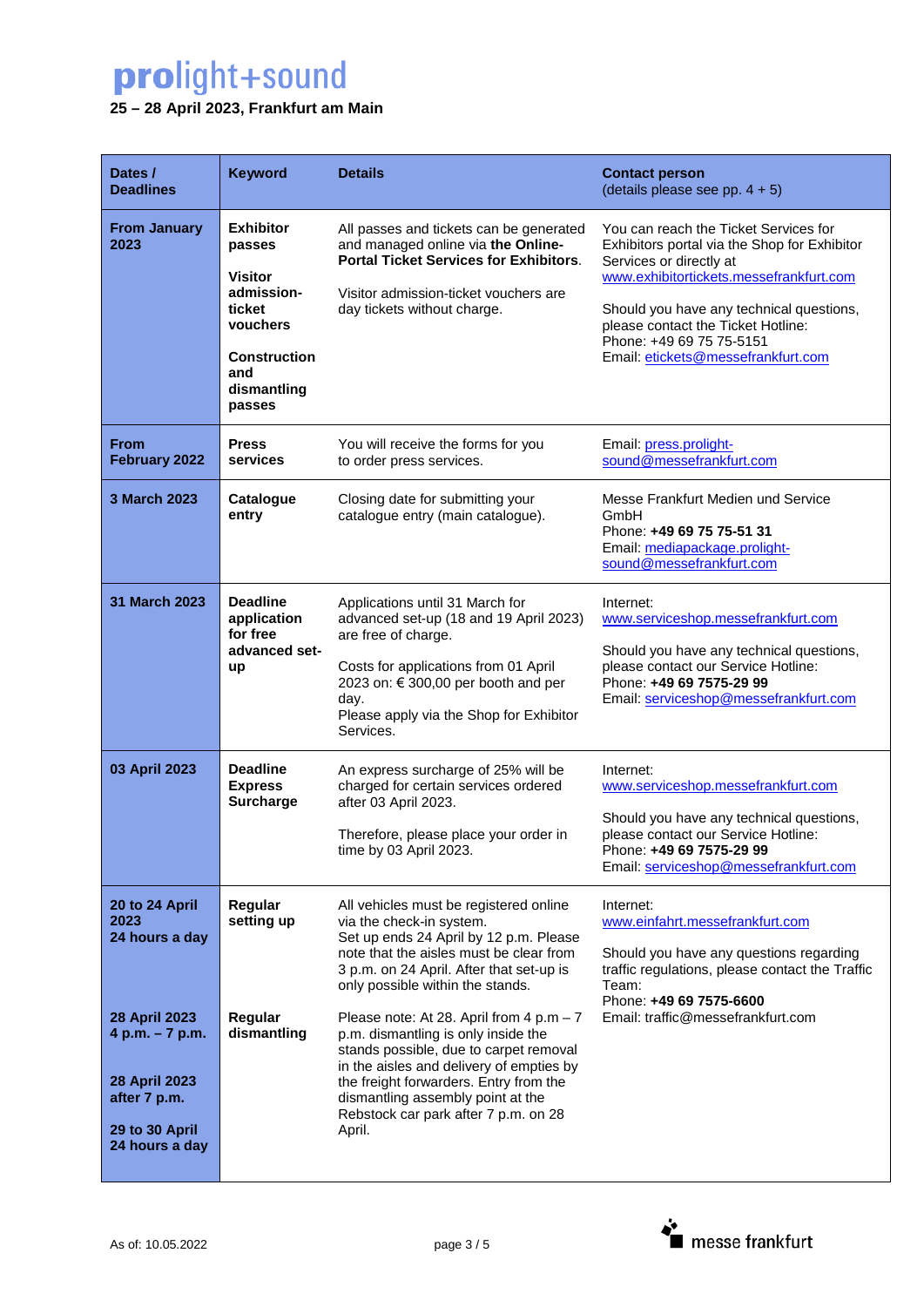#### **25 – 28 April 2023, Frankfurt am Main**

#### **Contact persons**

#### **Sales & Planning, Event Management**

**Director**

**Mira Wölfel**  Phone: +49 69 7575-66 62 Email: [mira.woelfel@messefrankfurt.com](mailto:mira.woelfel@messefrankfurt.com)

**ProLight, ProStage, ProEvent Monica Prager** Phone: +49 69 7575-6130 Email: [monica.prager@messefrankfurt.com](mailto:monica.prager@messefrankfurt.com)

#### **ProDJ**

**Miriam Schmidt**  Phone: +49 69 7575-6987 Email: [miriam.schmidt@messefrankfurt.com](mailto:miriam.schmidt@messefrankfurt.com)

**Event Management Anke Lich** Telefon: +49 69 7575-6596 E-Mail: [anke.lich@messefrankfurt.com](mailto:anke.lich@messefrankfurt.com)

**Assistant Event Management Melina Schmidt**  Phone: +49-69-7575-3561 Email: [melina.schmidt@messefrankfurt.com](mailto:melina.schmidt@messefrankfurt.com) Internet: [www.prolight-sound.com](http://www.prolight-sound.com/) Contact[: www.prolight-sound.com/contact](http://www.prolight-sound.com/contact) Email: [prolight-sound@messefrankfurt.com](mailto:prolight-sound@messefrankfurt.com)

**ProAudio & ProMedia Daniel Welzbacher**  Phone: +49 69 7575-6018 Email: [daniel.welzbacher@messefrankfurt.com](mailto:daniel.welzbacher@messefrankfurt.com)

**Event Management Anja Kind** Telefon: +49 69 7575-6188 E-Mail: [anja.kind@messefrankfurt.com](mailto:anja.kind@messefrankfurt.com)

#### **Marketing Communications Team**

**Director Marketing Communications Dominique Ewert**  Phone: +49 69 7575-6463 Email: [dominique.ewert@messefrankfurt.com](mailto:dominique.ewert@messefrankfurt.com)

#### **Marketing Communications / Online Silke Wächter** Phone: +49 69 7575-5808

Email: [silke.waechter@messefrankfurt.com](mailto:silke.waechter@messefrankfurt.com)

#### **Markteting Communications / Advertising** Markus Lengyel Phone: +49 69 7575-6339

Email: [markus.lengyel@messefrankfurt.com](mailto:markus.lengyel@messefrankfurt.com)

#### **Marketing Communications / Press Johannes Weber**  Phone: +49 69 7575-6866 Email: [johannes.weber@messefrankfurt.com](mailto:johannes.weber@messefrankfurt.com)

**Marketing Communications / Organisation Press Services, Press Accreditation Ilona Schlesinger-Jakoby**  Phone: +49 69 7575-5229 Email: [ilona.schlesinger-jakoby@messefrankfurt.com](mailto:ilona.schlesinger-jakoby@messefrankfurt.com)

**Markteting Communications / Advertising** Isabelle Haberscheidt Phone: +49 69 7575-5194 Email: [isabelle.haberscheidt@messefrankfurt.com](mailto:isabelle.haberscheidt@messefrankfurt.com)